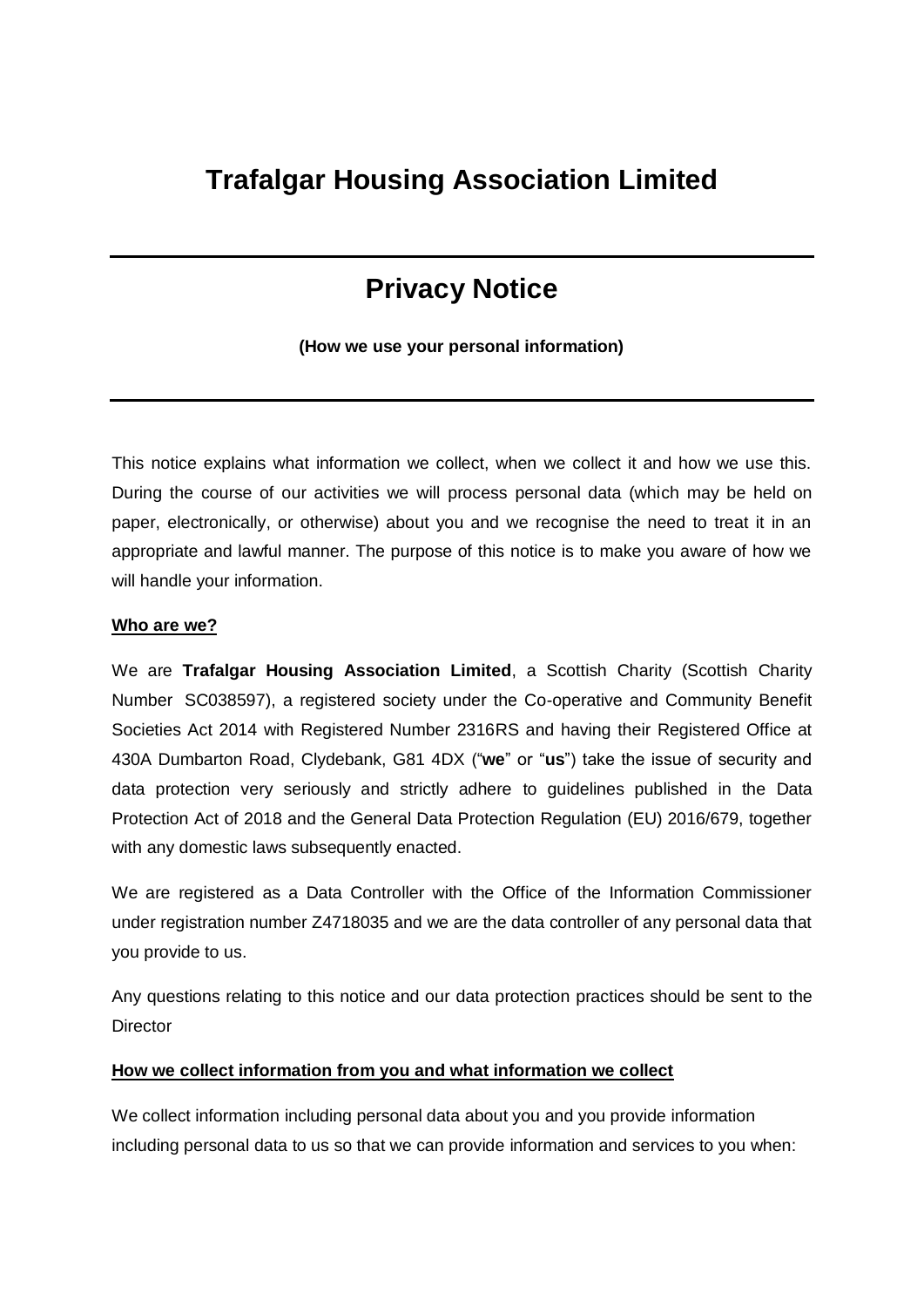- you apply for housing with us, become a tenant, request services/ repairs, enter into a factoring agreement with ourselves howsoever arising or otherwise provide us with your personal details
- you apply to become a member;
- you use our online services, whether to report any tenancy or factoring related issues, make a complaint or otherwise;
- you arrange to make payment to us (such as bank details, payment card numbers, employment details, benefit entitlement and any other income and expenditure related information);
- your image is captured by our CCTV cameras
- you supply services to us
- you visit our website, offices and estates/properties
- you apply for a job with us
- you request or are in receipt of our services

The information we collect includes, but is not necessarily limited to:

- name;
- address;
- telephone number;
- e-mail address;
- National Insurance Number;
- Demographic information ethnicity, race, age, date of birth, nationality;
- Share membership number;
- Payment card reference;
- Next of Kin;
- Household members:
- Bank Account details;
- Payment Card Numbers;
- Employment details, taxpayer identification numbers, tax reference codes;
- Medical Information to process an application/transfer application/undertake sheltered duties/process medical adaptation requests;
- Membership details;
- Hearing impairments;
- Health & safety information to process insurance claims;
- Disability;
- Benefits information from DWP/Housing Benefit Department;
- Passport or driving licence numbers;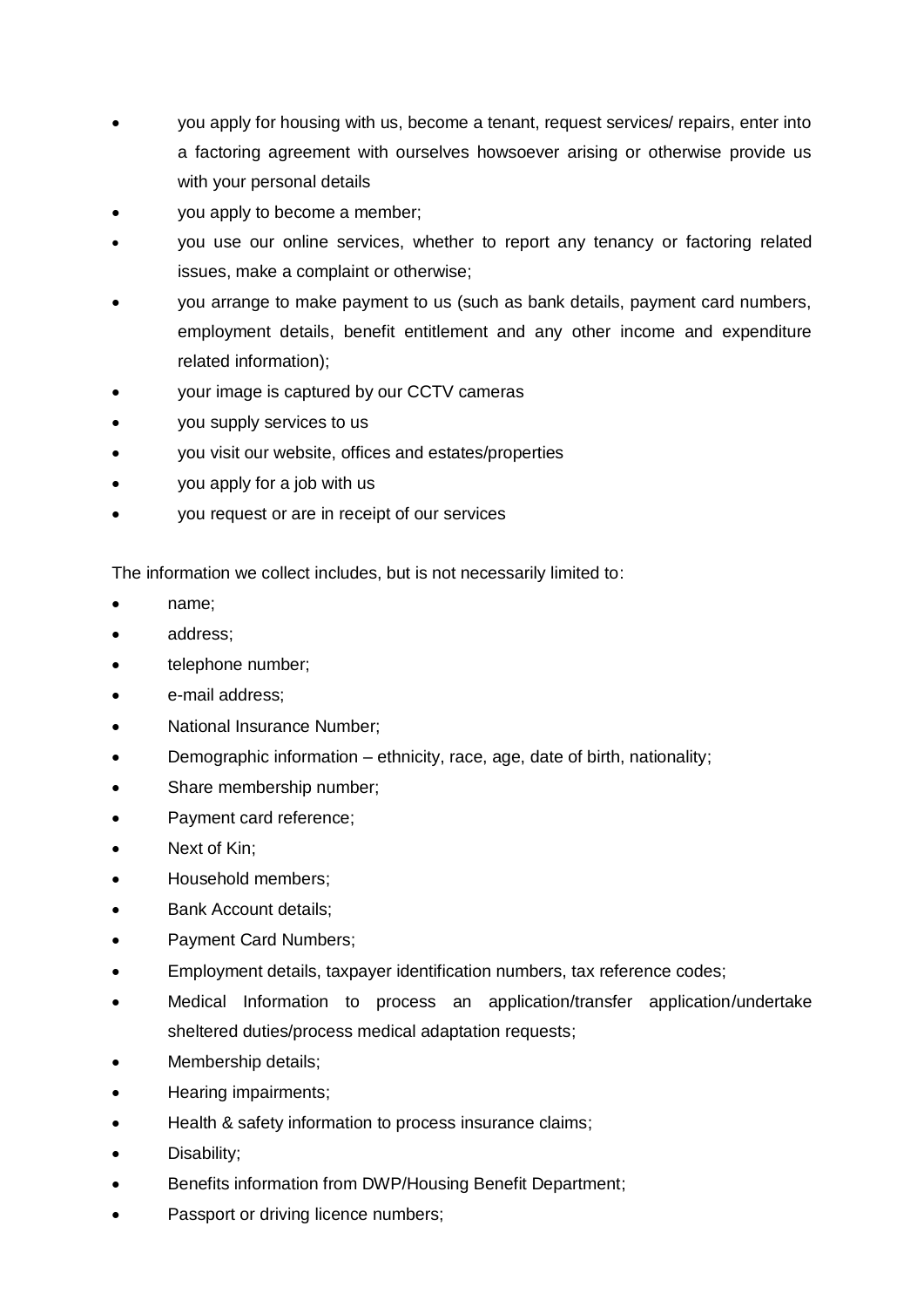We also receive information about you from third parties including:

- Benefits information, including awards of Housing Benefit/ Universal Credit and any overpayments requests
- Payments made by you to us;
- Complaints or other communications regarding behaviour or other alleged breaches of the terms of your contract with us, including information obtained from Police Scotland, Local Authorities or other housing providers;
- Reports as to the conduct or condition of your tenancy, including references from previous tenancies, and complaints of anti-social behaviour;
- Health related information

## **Why we need this information about you and the legal bases we use for processing**

We need your information and will use your information lawfully in order to provide information and services to you. For example:

- to enable us to enter a contract with you;
- undertake and perform our obligations and duties to you in accordance with the terms of our contract with you;
- to enable us to supply you with the services and information which you have requested;
- to enable us to respond to your repair request, housing application and complaints made;
- to analyse the information we collect so that we can administer, support and improve and develop our business and the services we offer;
- to contact you in order to send you details of any changes to our services which may affect you;
- for all other purposes consistent with the proper performance of our operations and business, including newsletters, website and our annual report;
- to protect your interests and / or the interest of others;
- to meet our legal obligations; to contact you for your views on our products and services.
- because we may have a legal obligation to do so or it is in the public interest or it is in our legitimate interest to do so.

## **Sharing of Your Information**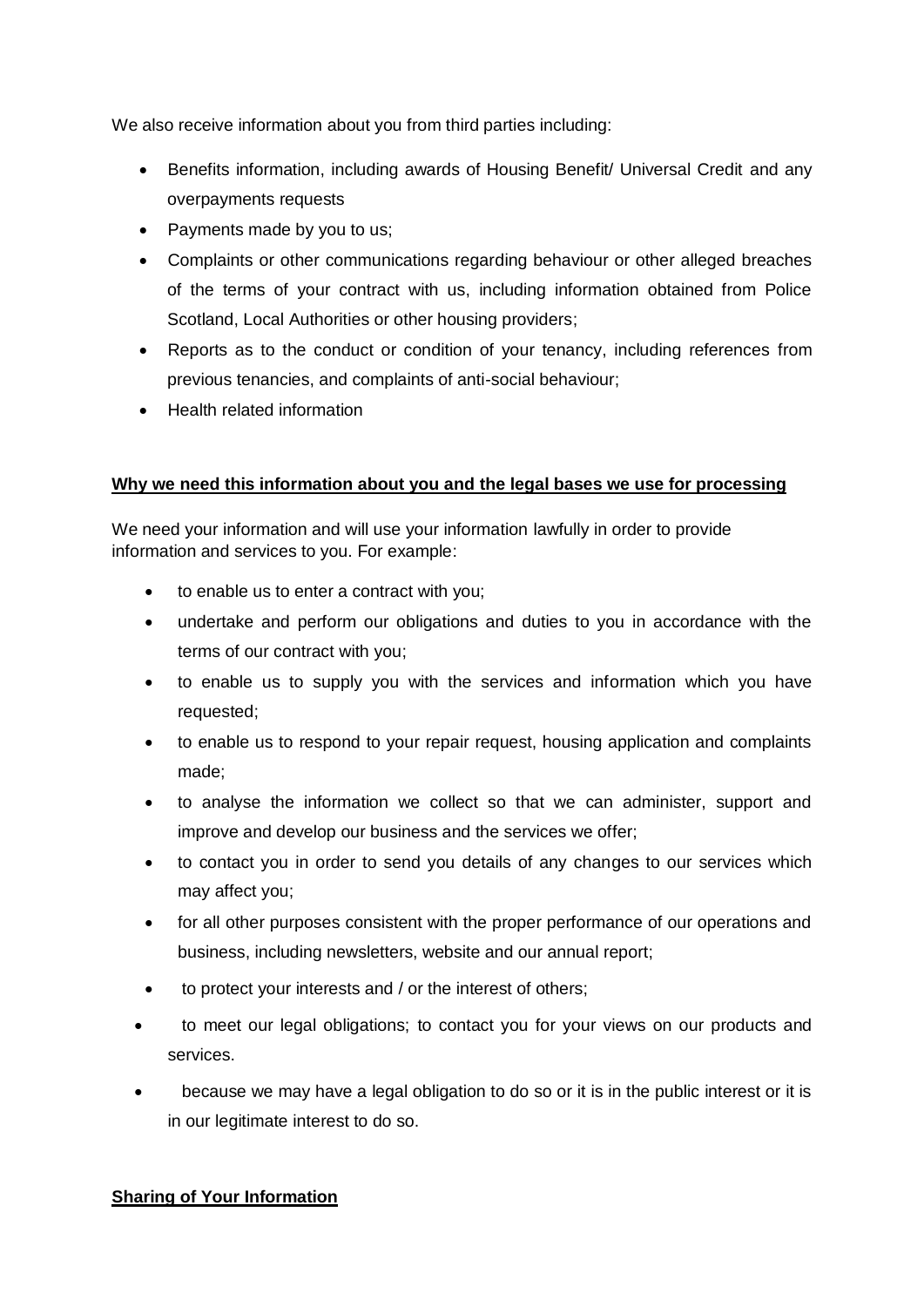The information you provide to us will be treated by us as confidential and will be processed within the UK/EEA.

We may disclose your information to other trusted third parties who act for us for the purposes set out in this notice or for purposes approved by you, including the following:

- if we enter into a joint venture with or merged with another business entity, your information may be disclosed to our new business partners or owners;
- if we instruct repair or maintenance works, your information may be disclosed to any contractor;
- if we are investigating a complaint, information may be disclosed to Police Scotland, Local Authority departments, Scottish Fire & Rescue Service and others involved in any complaint, whether investigating the complaint or otherwise;
- if we are updating tenancy details, your information may be disclosed to third parties (such as utility companies and Local Authorities);
- if we are investigating payments made or otherwise, your information may be disclosed to payment processors, Local Authority and the Department for Work & Pensions;
- if we are conducting a survey of our products and/ or service, your information may be disclosed to third parties assisting in the compilation and analysis of the survey results;
- to obtain legal advice or take legal action;
- to adhere to our statutory requirements to report to the Scottish Housing Regulator and notify the Local Authority in the event of court proceedings being raised to recover possession of a tenancy;
- if you wish to access our Welfare Rights service;
- to allow you to make payment to us through third party organisations;
- to Sheriff Officers, debt collection agencies and tracing agents in connection with any enforcement action;
- if we are processing any insurance claim made against us we will forward the claim to our insurers
- other third parties in order to provide our services to you

Unless we have a lawful basis for disclosure, we will not otherwise share, sell or distribute any of the information you provide to us without your consent.

## **Transfers outside the UK and Europe**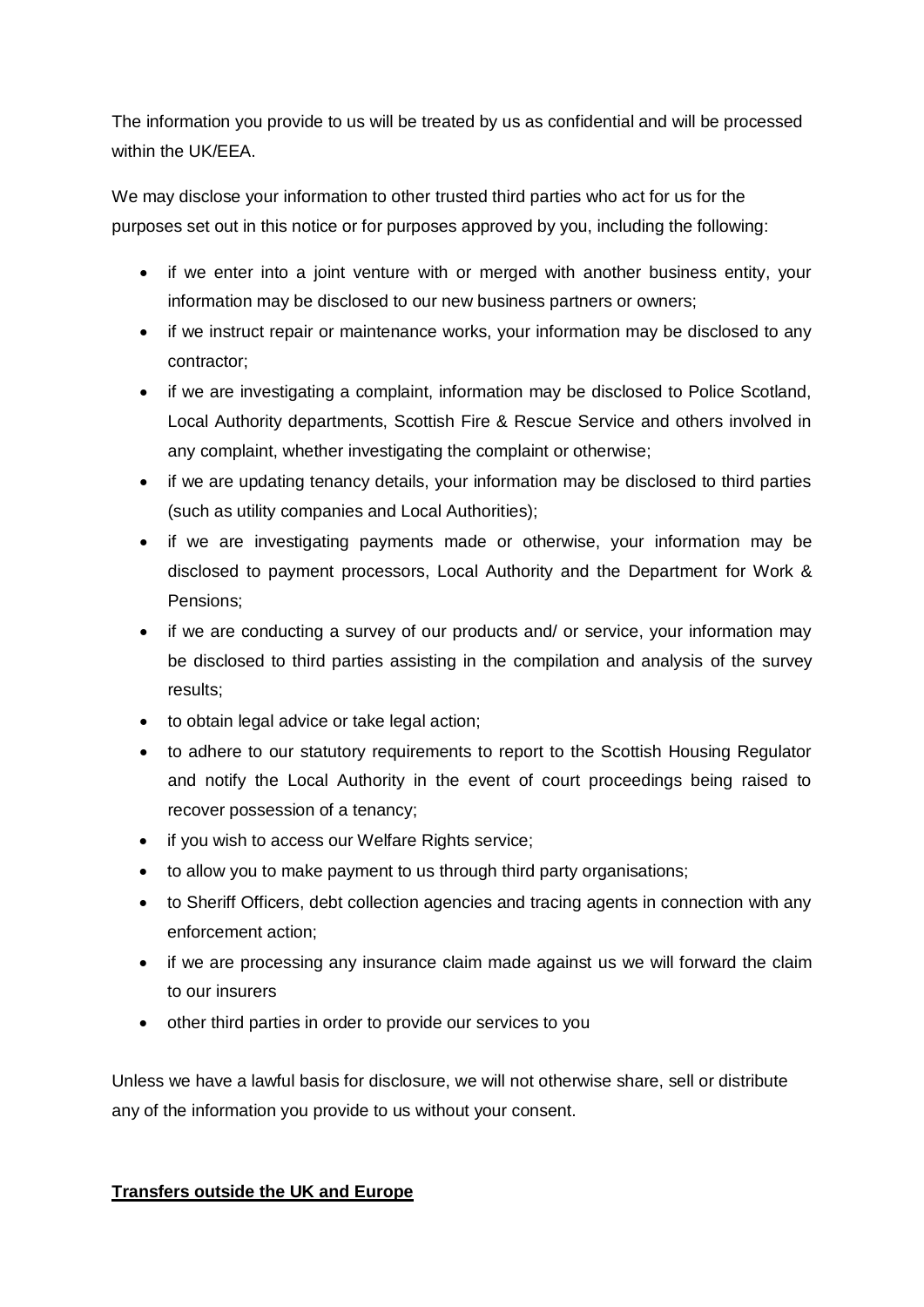We will only process your information within the UK and EEA.

#### **Security**

When you give us information including personal data we take steps to make sure that it is kept secure and safe.

We store your data securely in both electronic and paper format. Where a physical copy of any data is stored it is stored in a locked filing cabinet or drawer. Electronic copies of personal data are stored on our system which is accessed through password entry. Any information transmitted electronically is transmitted securely and password protected where appropriate.

Further information regarding security and storage of data can be found in our Data Protection Policy available at our office or by emailing admin@trafalgarha.co.uk

### **How long we will keep your information**

We review our data retention periods regularly and will only hold your personal data for as long as is necessary for the relevant activity, or as required by law (we may be legally required to hold some types of information), or as set out in any relevant contract we have with you.

Our retention policy and schedule is available on request.

## **Your Rights**

You have rights in relation to your personal data and can ask

- To access information about the personal data we are processing and to obtain a copy of it;
- To change incorrect or incomplete data;
- To erase or stop processing your data (in certain circumstances);
- To stop sending you marketing messages; and
- To object to certain processing activities.
- $\bullet$

If you would like to exercise any of your rights, have any questions or wish to complain about the way we are processing your personal data, please contact our Director Paul McShane by contacting our office or by emailing admin@trafalgarha.co.uk

Alternatively, our Data Protection Officer is RGDP LLP who may be contacted at: